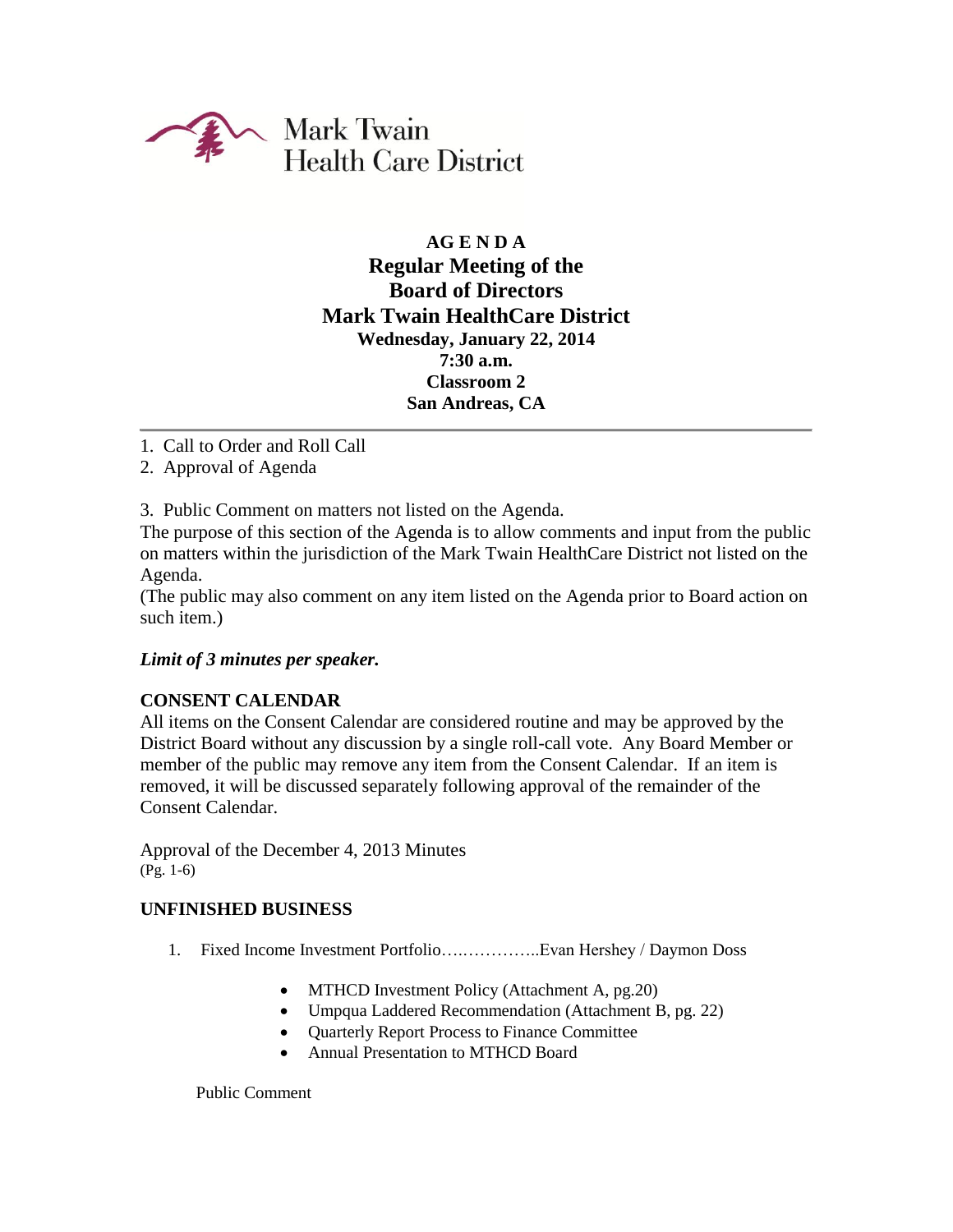| CalTrans Letter (Attachment C, pg. 30)<br>Angels Camp Letter (Attachment D, pg. 32)<br>$\bullet$<br>Intersection Map – Dog Town Road Hwy 49 (Attachment E, pg. 35)<br>$\bullet$ |  |
|---------------------------------------------------------------------------------------------------------------------------------------------------------------------------------|--|
| <b>Public Comment</b>                                                                                                                                                           |  |
| <b>Public Comment</b>                                                                                                                                                           |  |
| <b>Public Comment</b>                                                                                                                                                           |  |
| <b>NEW BUSINESS</b>                                                                                                                                                             |  |
| $(pg. 7-19)$<br>• November, $2013$<br>• December, $2013$<br><b>Public Comment</b>                                                                                               |  |
| <b>Public Comment</b>                                                                                                                                                           |  |
| • ACHD Leadership Conference<br><b>ACHD Annual Meeting</b><br>$\bullet$<br><b>Website Additions</b><br><b>Public Comment</b>                                                    |  |
| Golden Health Award (Attachments F & G, pg. 36-37)<br>San Andreas Parks and Recreations Public Comment<br>$\bullet$                                                             |  |

9. Closed Session - Executive Director' Evaluation

# **HSC Section 32106(b)**

**\*Trade Secrets (Health & Safety Code Section 32106(b**). Discussion will concern, physician/hospital agreements, HMO agreements, inter-hospital agreements, management services agreements and development of new services and programs.